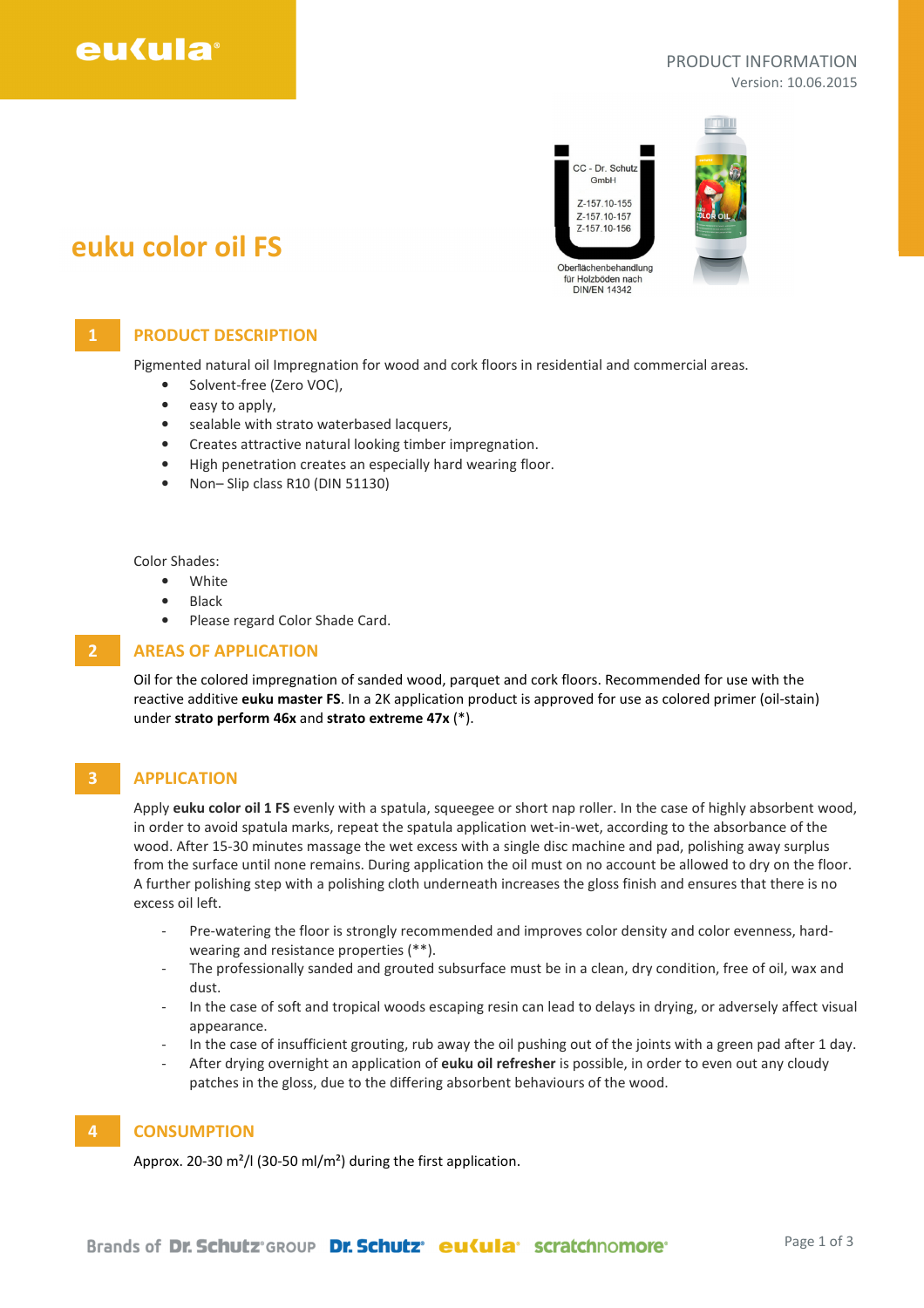# eu(ula

#### PRODUCT INFORMATION Version: 10.06.2015



Higher consumption is possible in the case of coarse sanding, wider joints and highly absorbent wood, subsequent applications will use considerably less.

#### 5 DRYING TIME

euku color oil FS

Can be walked on carefully, or worked on again, after about 24 hours (at 23 °C, 50% relative humidity and air movement). The area should not be mopped wet in the first 7 days afterwards. After 10 days at the earliest carpets can be laid on the floor.

Low temperatures, increased humidity, poor ventilation and drying inhibiting wood ingredients can extend the drying time substantially.

The use of a ventilator is recommended to improve oil hardening.

## 6 CLEANING / CARE

Please note that the surface image of an oil-impregnated floor is only finalized after use, cleaning and care. After complete hardening, use Peerless JAL Versadet for cleaning and care and euku refresher for subsequent oil care. Please observe eukula care instructions for oil impregnated floors.

# **STORAGE**

24 months in an unopened original canister. Remove any skin which may have formed before use. Store in a cool, dry place. Keep out of the reach of children.

## 8 TECHNICAL DATA

Contains substances: natural oils and waxes, modified vegetable oils, drying agents free of lead and cobalt. voc (g/l) <1 / GISCODE: Ö10+ / 2004/42/IIA(f)(700)700

ADR/RID: not a dangerous good as defined by transport regulations.

CLP: The product is not classified according to the CLP regulation.

Even when using low-pollution products, the usual safety measures are to be observed. Keep out of the reach of children. Completely emptied canisters can be disposed of in domestic waste.

## 8 SPECIAL NOTES

- Warning! Danger of self-combustion of oil-soaked working materials, such as cloths, fleeces, sanding dust, etc. These should be enclosed in an air-tight metal container, or soaked with water and disposed of in a fire-safe way. The oil itself is not self-combusting.
- Please pay attention to the printed batch number. Only use products with the same batch number in one layer. In the case of a different batch, mix this in a separate container before using.
- It is recommended that a colour test is done on the same wood with the same sanding/working technique as the floor to be treated. The resulting colour can depend on it.